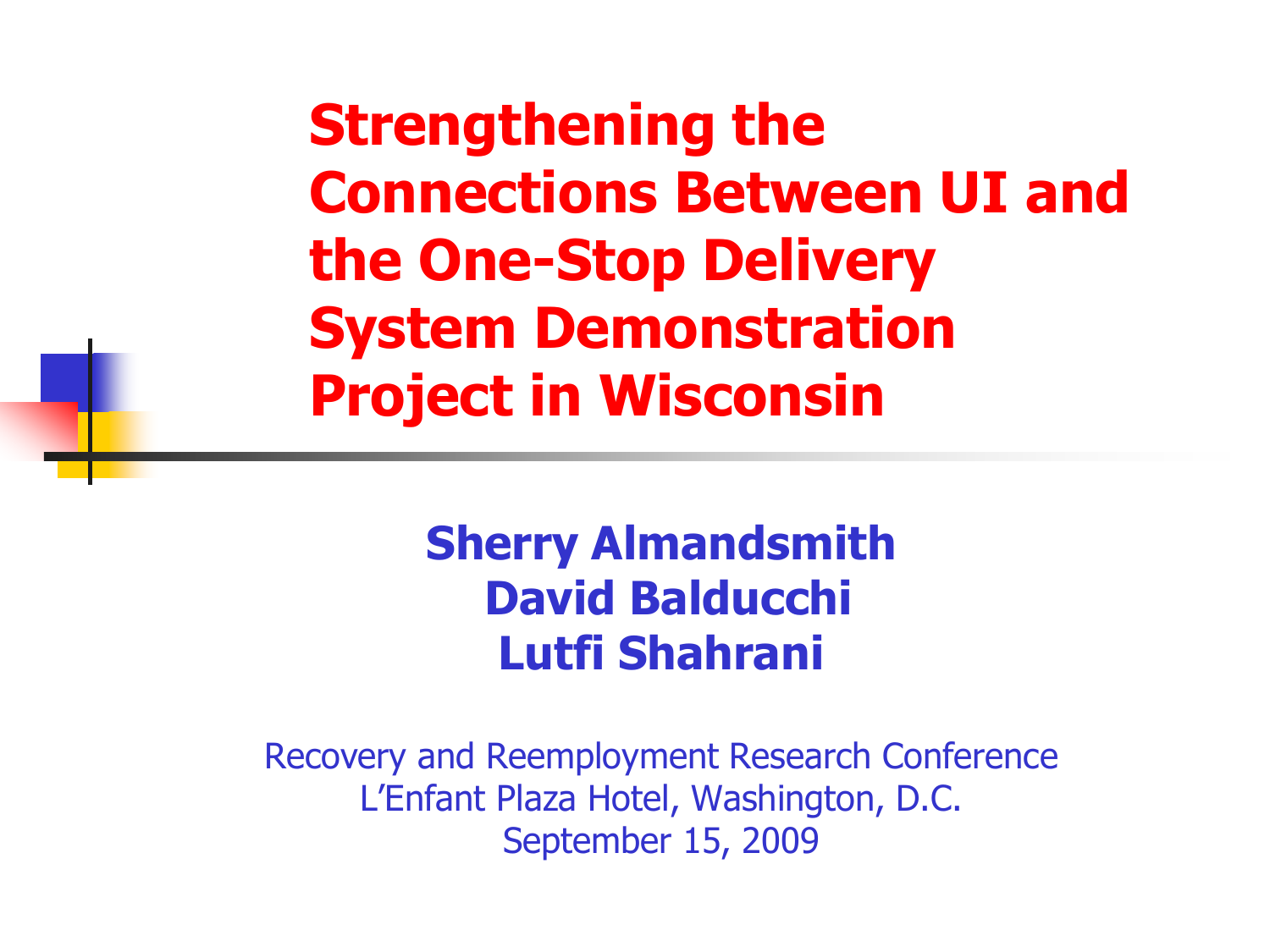### **Purpose of the Workshop**

- **Discuss the relevancy and purpose of the Wisconsin Demonstration Project**
- **Overview of Demonstration**
- **Share what and how staff-assisted UI and ES services were delivered**
- **Describe research design and evaluation methodology**
- **Discuss evaluation results and implications**
- **Entertain your views and suggestions**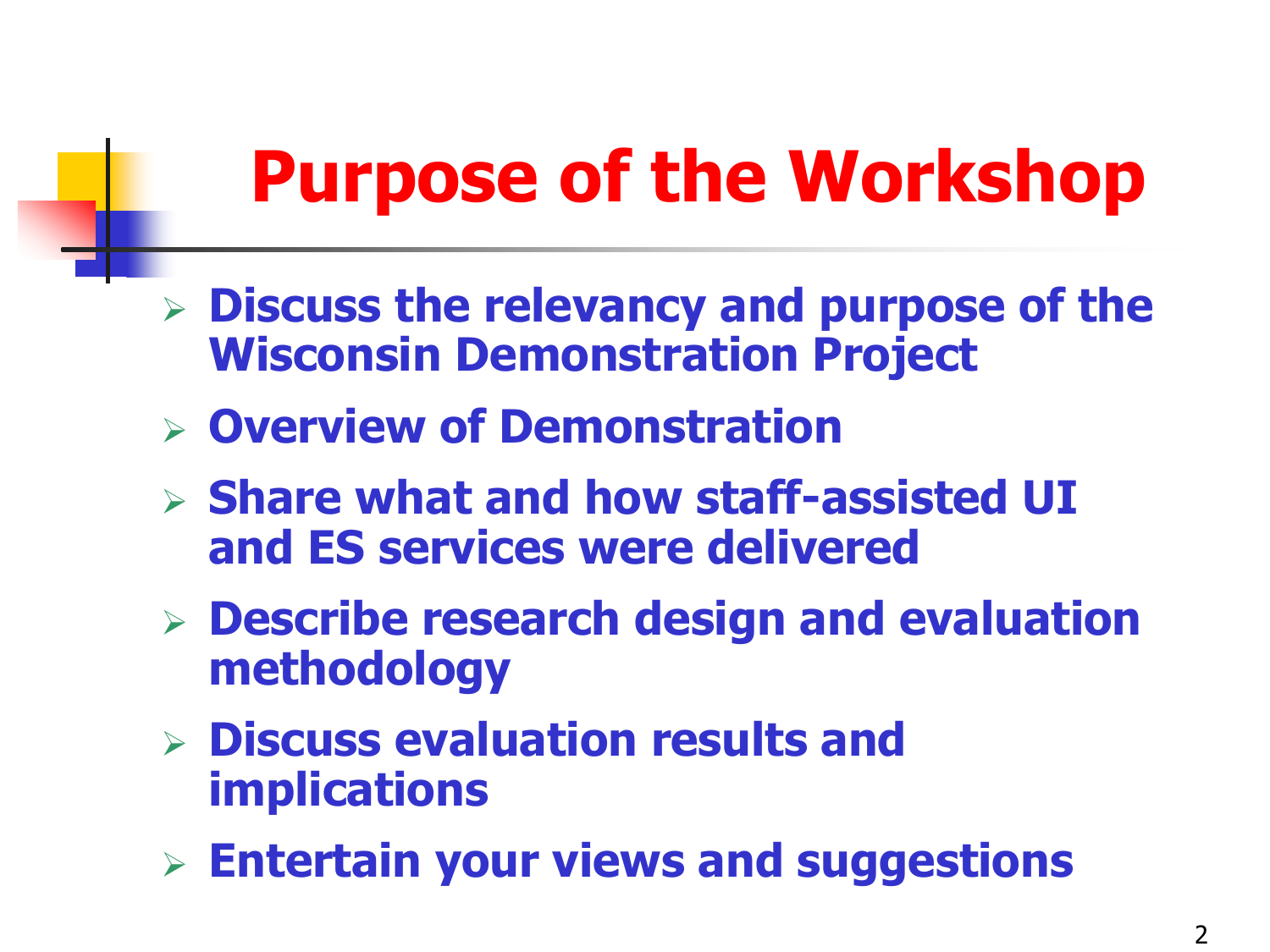### **Reality and Relevance of the Wisconsin Demonstration Project**

- **Great Recession of 2009: Some states today have faltering on-line claims taking systems, heavy volumes of jobless, and inadequate selfservice job finding operations**
- **Demonstration Conditions: Long national slide in current ES dollars, movement of UI staff to call centers, and, in some instances, overreliance on self-service job finding and placement services**
- **Demonstration research explores the "how" of new policy or untried program approaches**
- **What did we know? What did we want to know?**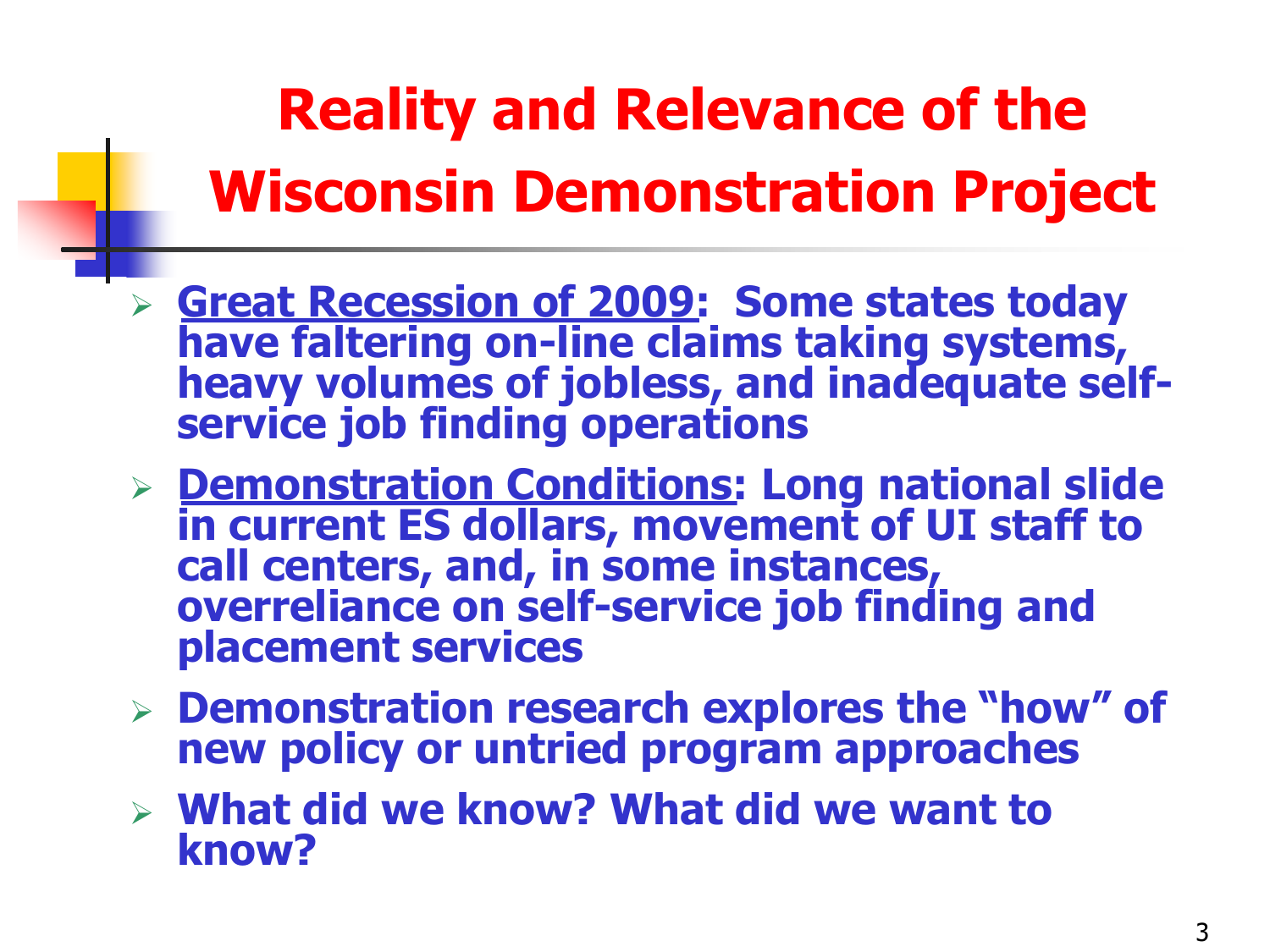### **Organization and Purpose of the WI Demonstration**

- **Based upon past research, the project tackled the spatial and institutional disconnect between benefits services and employment services.**
- **Wisconsin was selected because state officials expressed a desire to strengthen its staff-assisted service capacity.**
- **Working with the Wisconsin agency and Berkeley Policy Associates, ETA examined how institutional change affected individual outcomes.**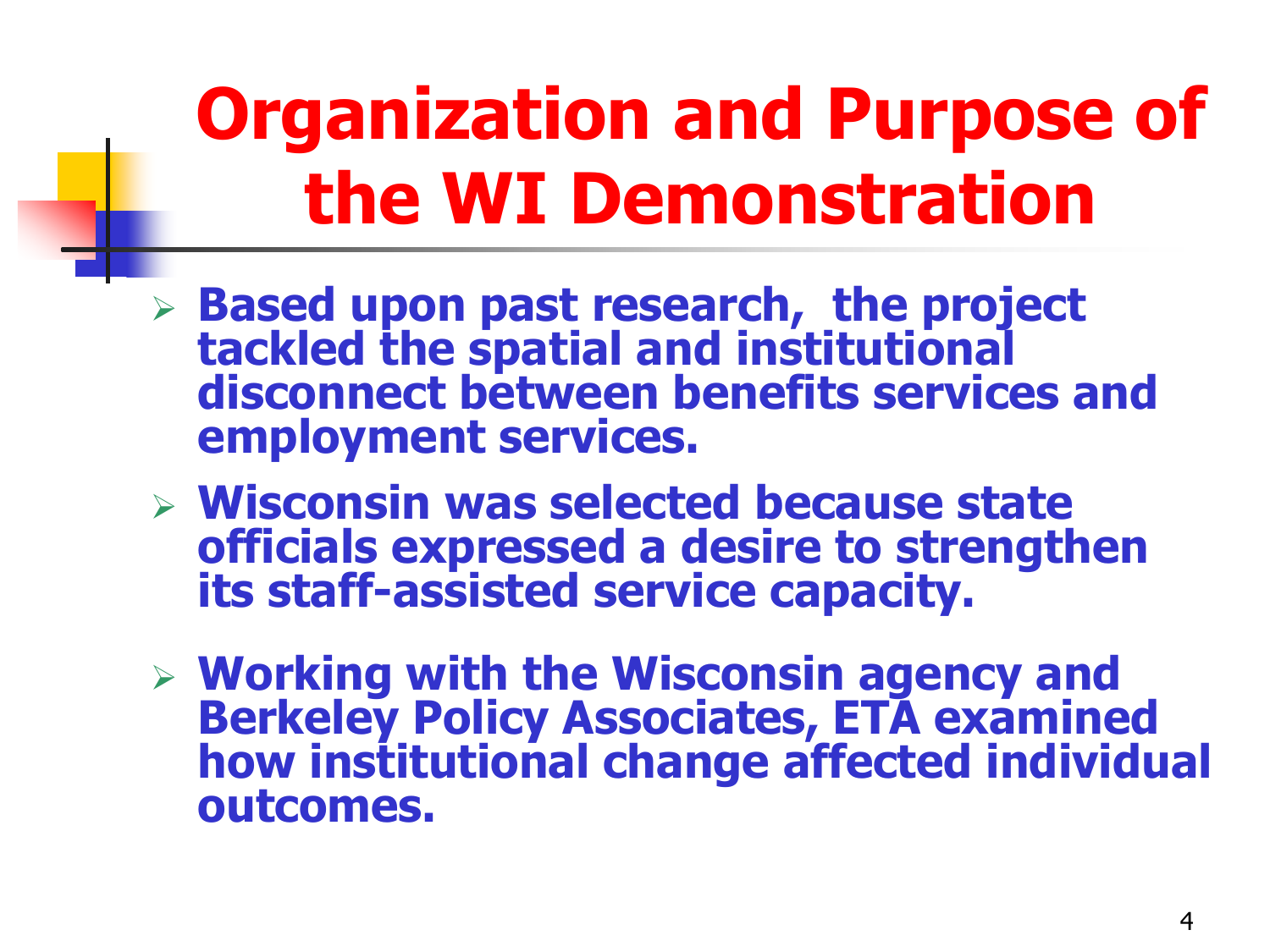## **WI Demonstration Project Design Challenges**

- **In a One-Stop service environment, could:** 
	- **UI staff be repositioned in local offices on an itinerant schedule without disrupting Call Center operations?**
	- **UI and One-Stop ES staff jointly conduct WPRS orientations sessions, and provide onsite group or one-on-one assistance and referrals?**
	- **ES provide in-depth work registration and WPRS claimants with staff-assisted employment assistance and workshops over a potential 4-week period?**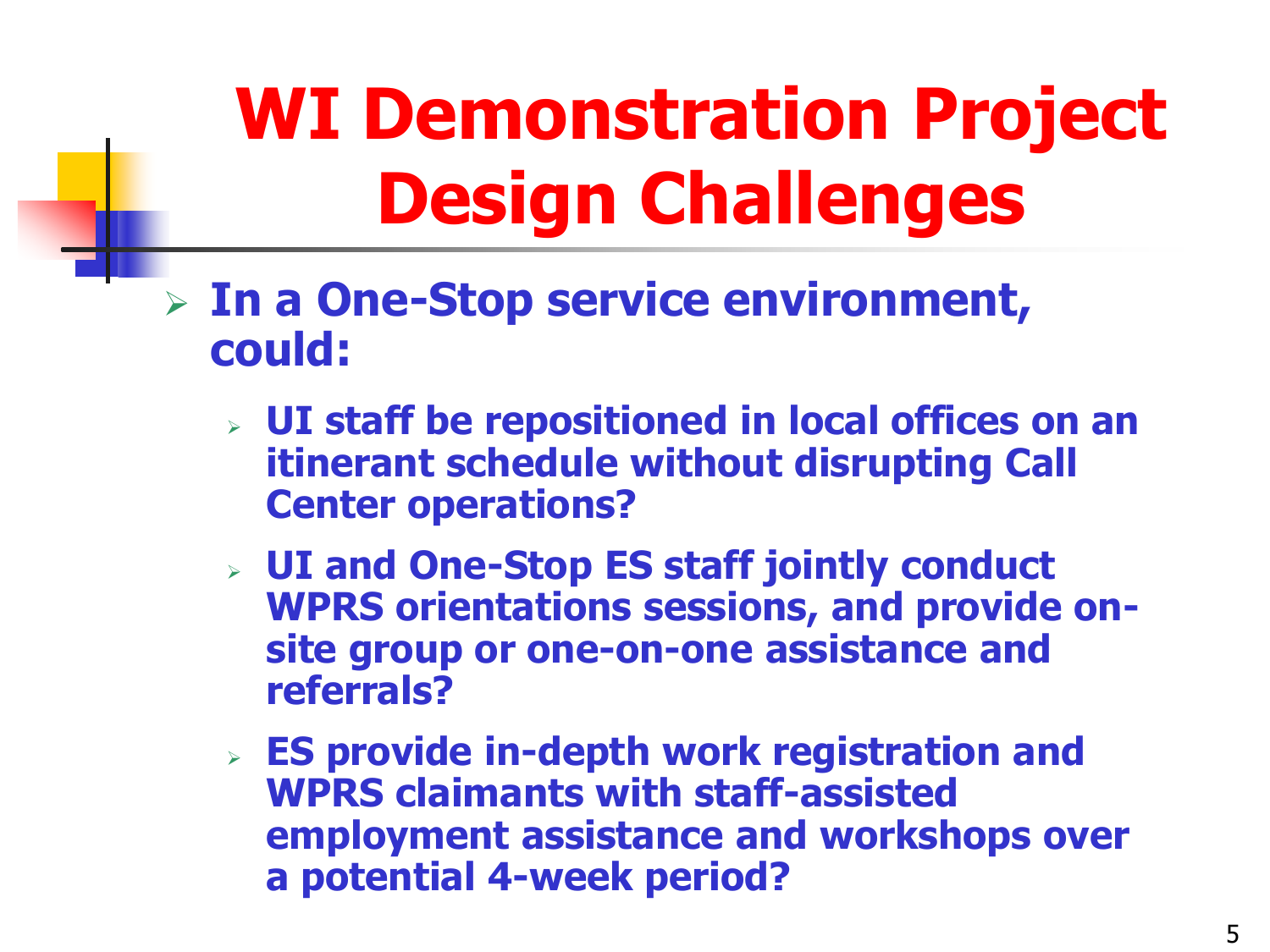## **WI Demonstration Project Design Challenges**

#### **In a One-Stop service environment, could:**

- **ES provide facilitated self-help and staffassisted job referrals and training referrals?**
- **UI and ES conduct on-site employment plan and eligibility reviews?**
- **Did interventions reduce UI duration?**
- **Did claimants receive better service?**
- **What was UI and One-Stop ES staff reaction?**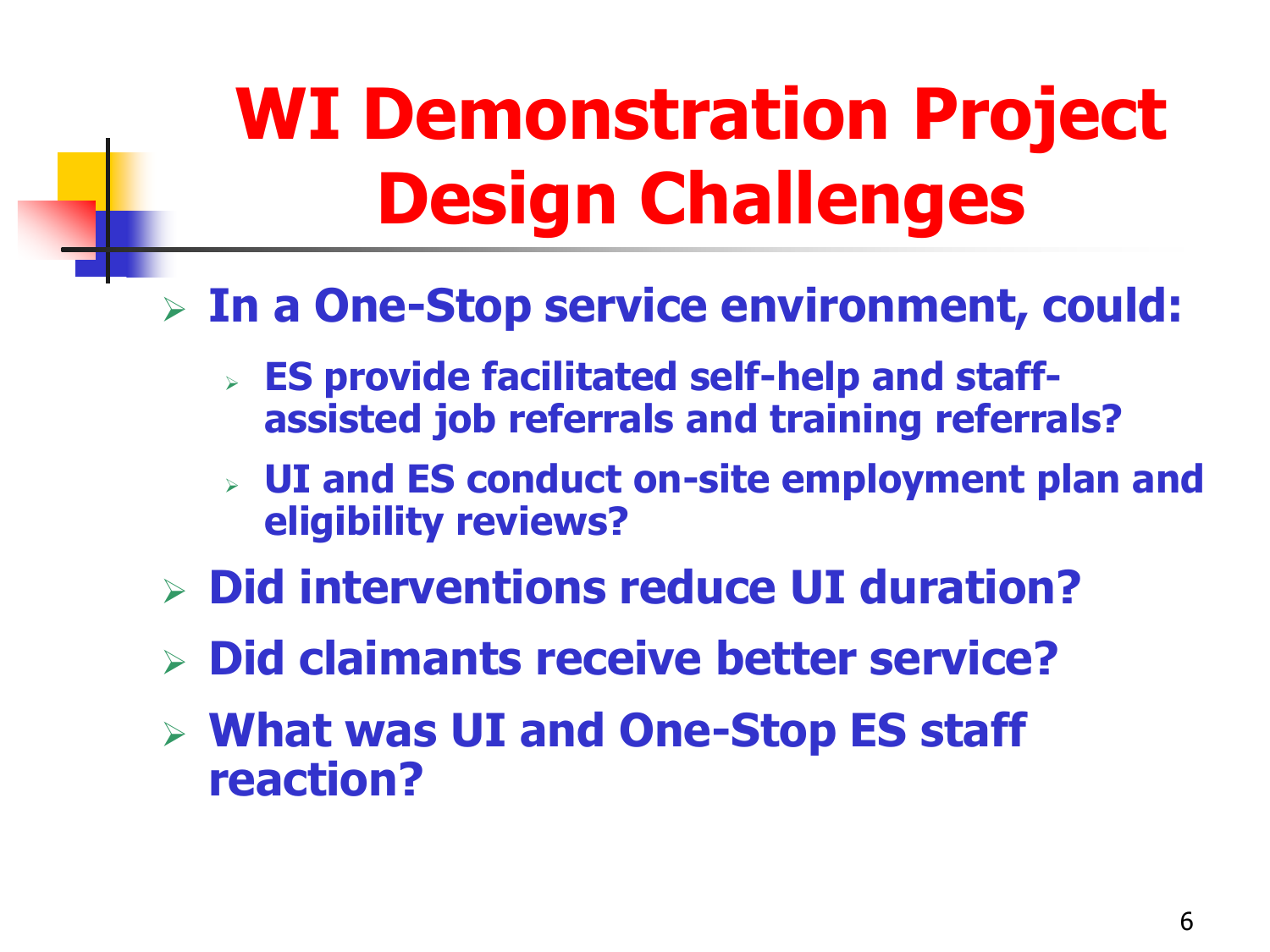## **WI Demonstration Project Overview**

- **Reinitiated UI and One-Stop ES staffassisted services for WPRS claimants**
- **Initial telephone service calls; conducted joint UI-One-Stop orientations; counseling and employment planning; job referrals, workshops and referrals to training**
- **Evaluation: Comparison group methodology using Propensity Score Matching, service interventions tested in three One-Stop centers (compared to three non-demo centers) and two UI call centers**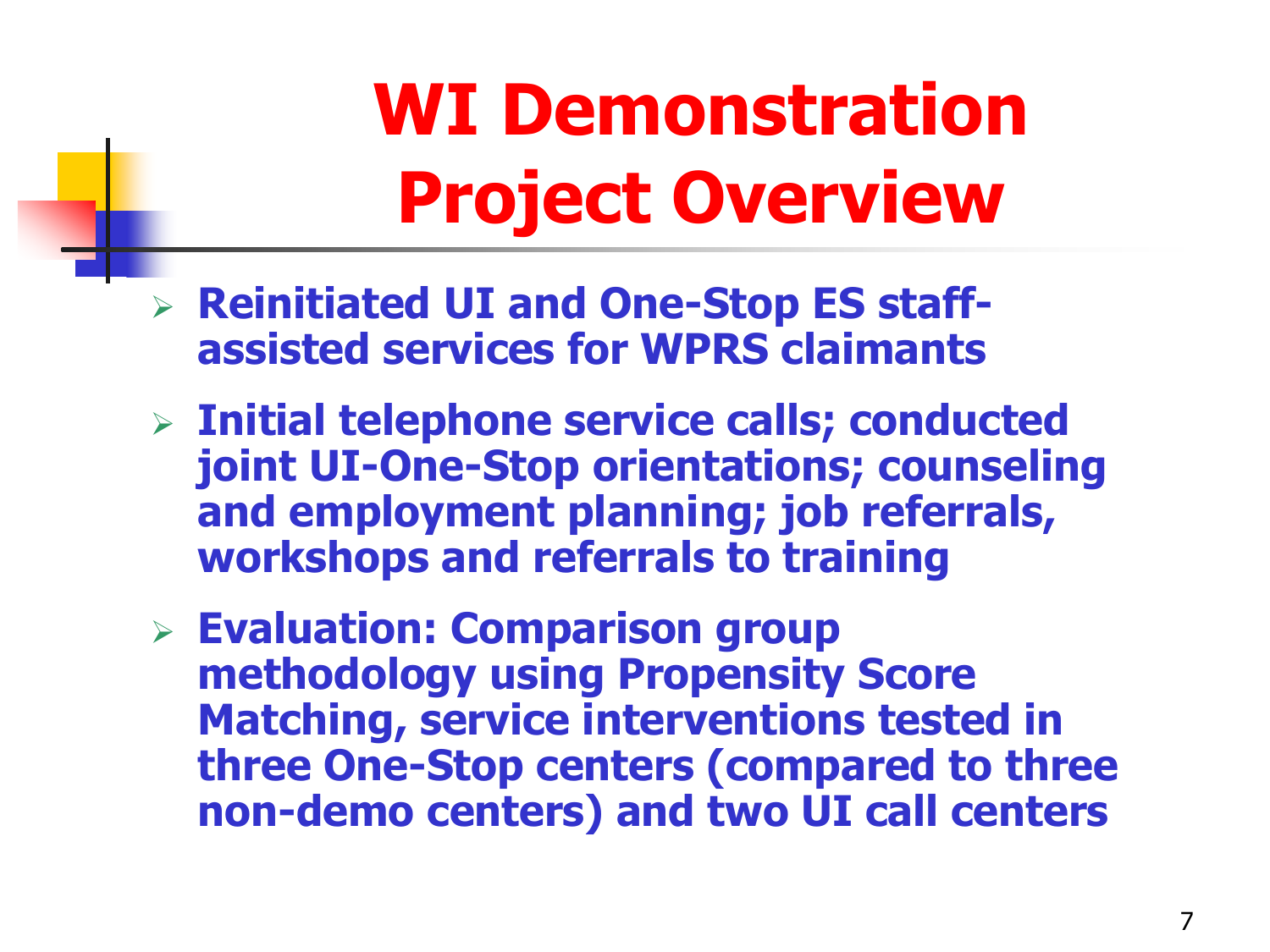### **WI Demonstration Project Overview**

- **Operation Period: July 2004-December 2005**
- **Evaluation: Completed December 2006 and published September 2008**
- **Results were favorably consistent with past experimental research**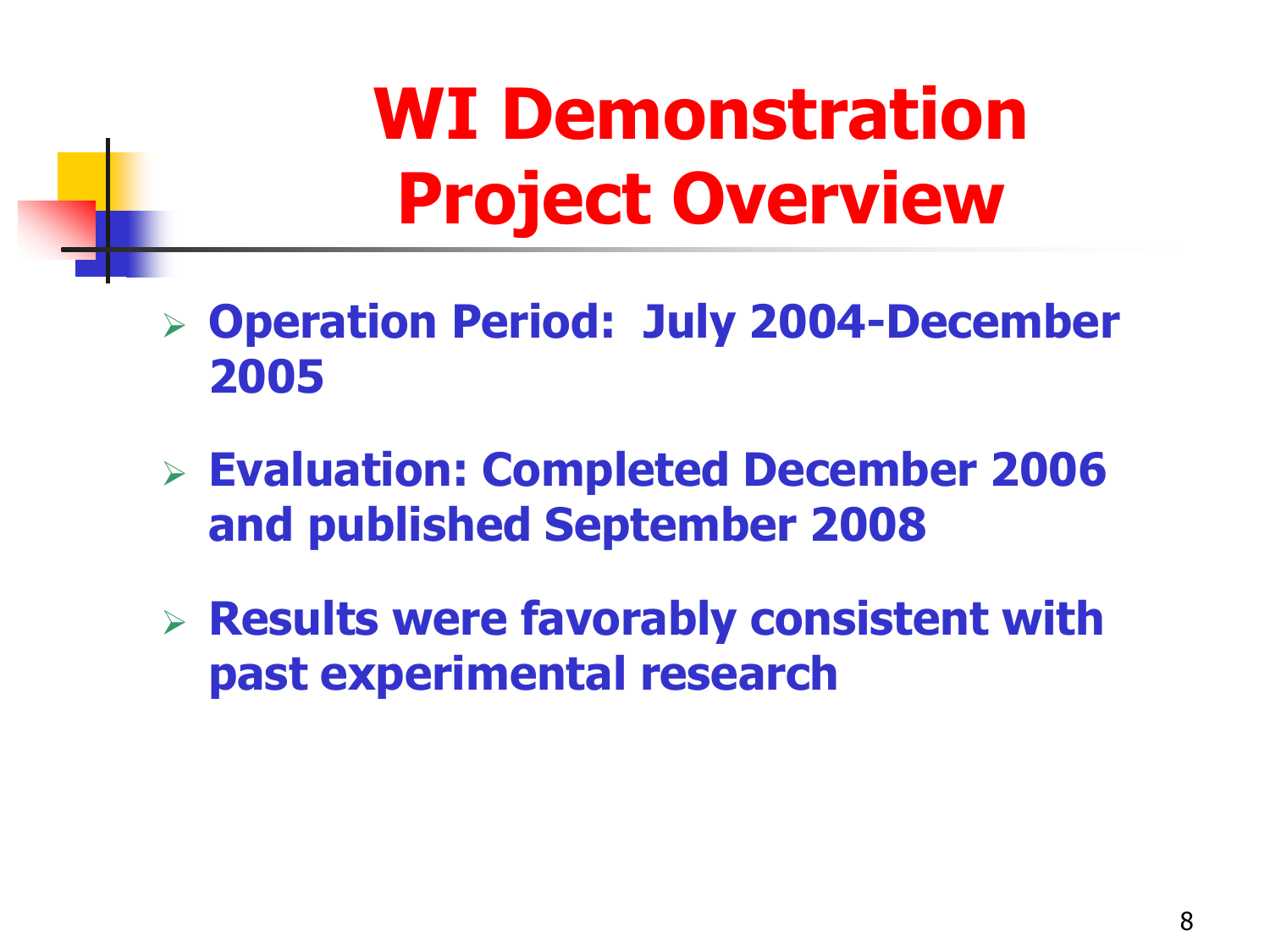# **Wisconsin Policy Objectives**

- **Test "proven" methods of ES and UI interventions in current Wisconsin One-Stop centers (called Job Centers) and call center environments.**
- **Strengthen the connections between remote UI services and One-Stop Centers by developing staff-assisted and collaborative and congregated service options**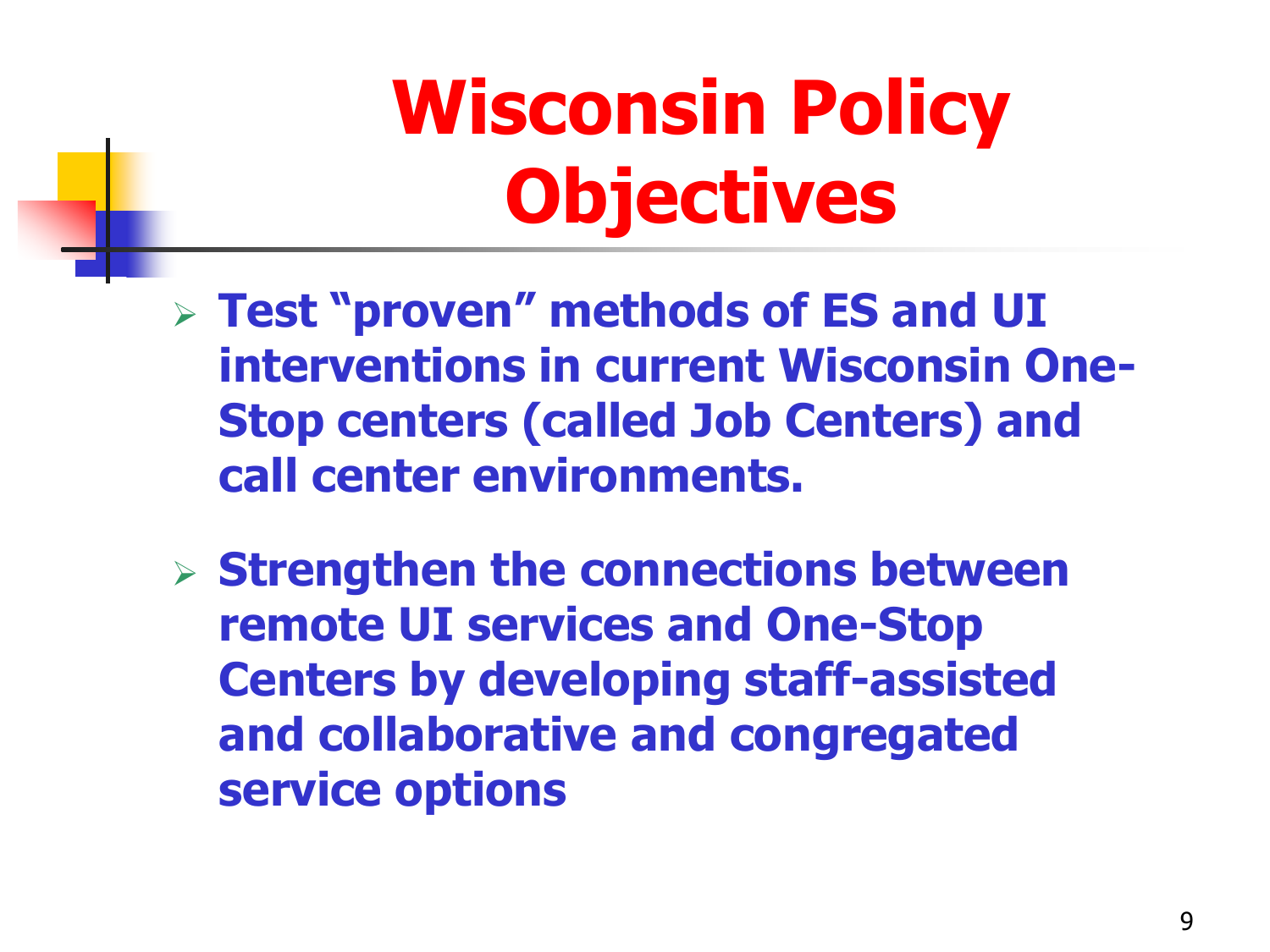## **Wisconsin Operational Objectives**

#### **Through staff-assisted interventions:**

- **Connect UI claimants to job finding and placement services and other programs**
- **Help unemployed workers more rapidly reconnect with employment and supportive services**
- **Reduce benefit receipt duration**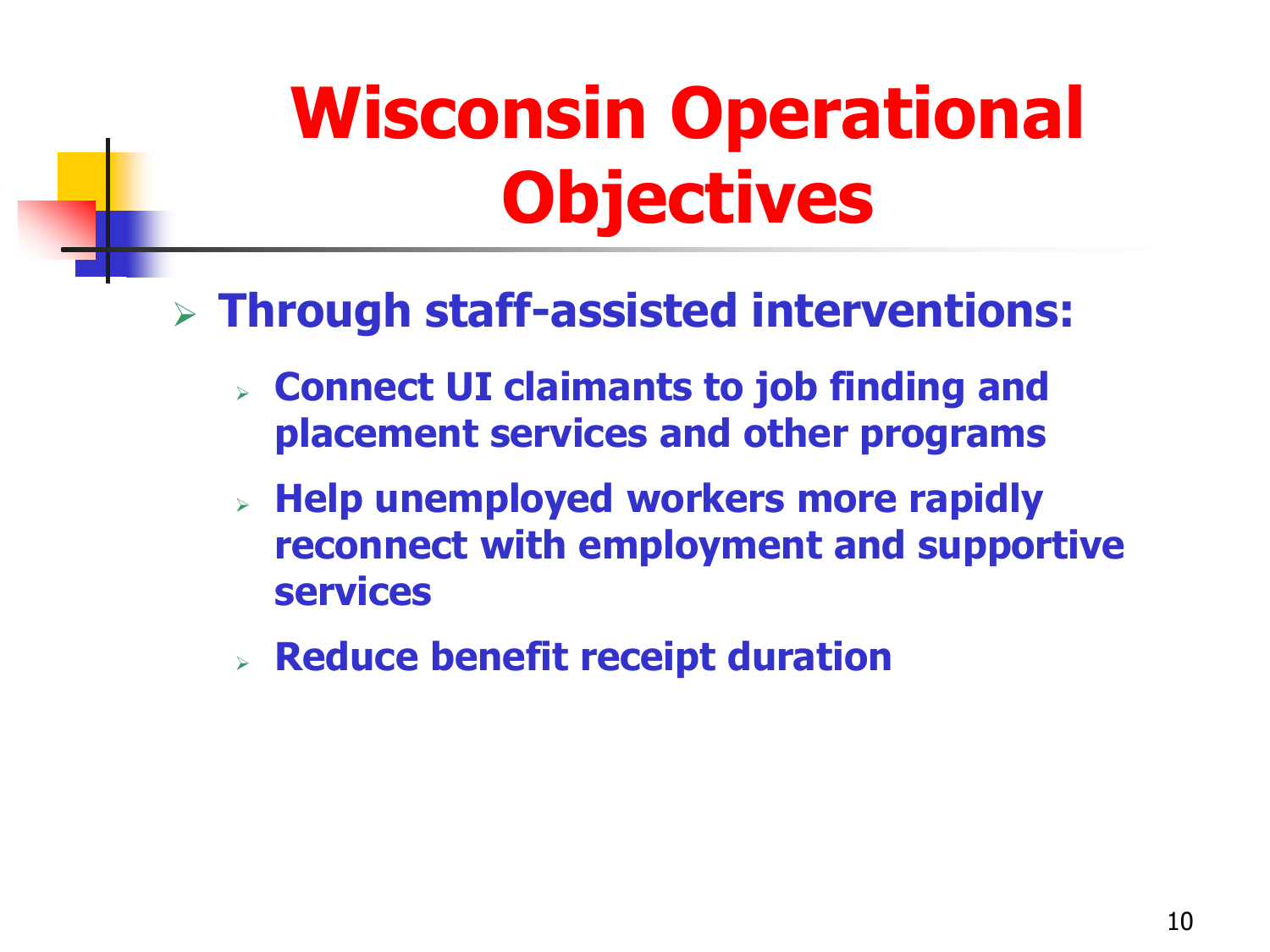### **WI UI and One-Stop Center Procedural Innovations**

- **Data from the Internet Initial Claims process is automatically sent to the One-Stop system database for comprehensive work registration**
- **UI staff participated along with One-Stop ES staff in the One-Stop Center "orientation session" for demonstration participants**
- **Staff provided: one-on-one counseling; development of an employment plan; workshops; and staff-assisted referrals to jobs and other services to likely long-term (WPRS) UI claimants**
- **UI and One-Stop staff jointly conducted a new Reemployment Service Plan Review and review employment plan**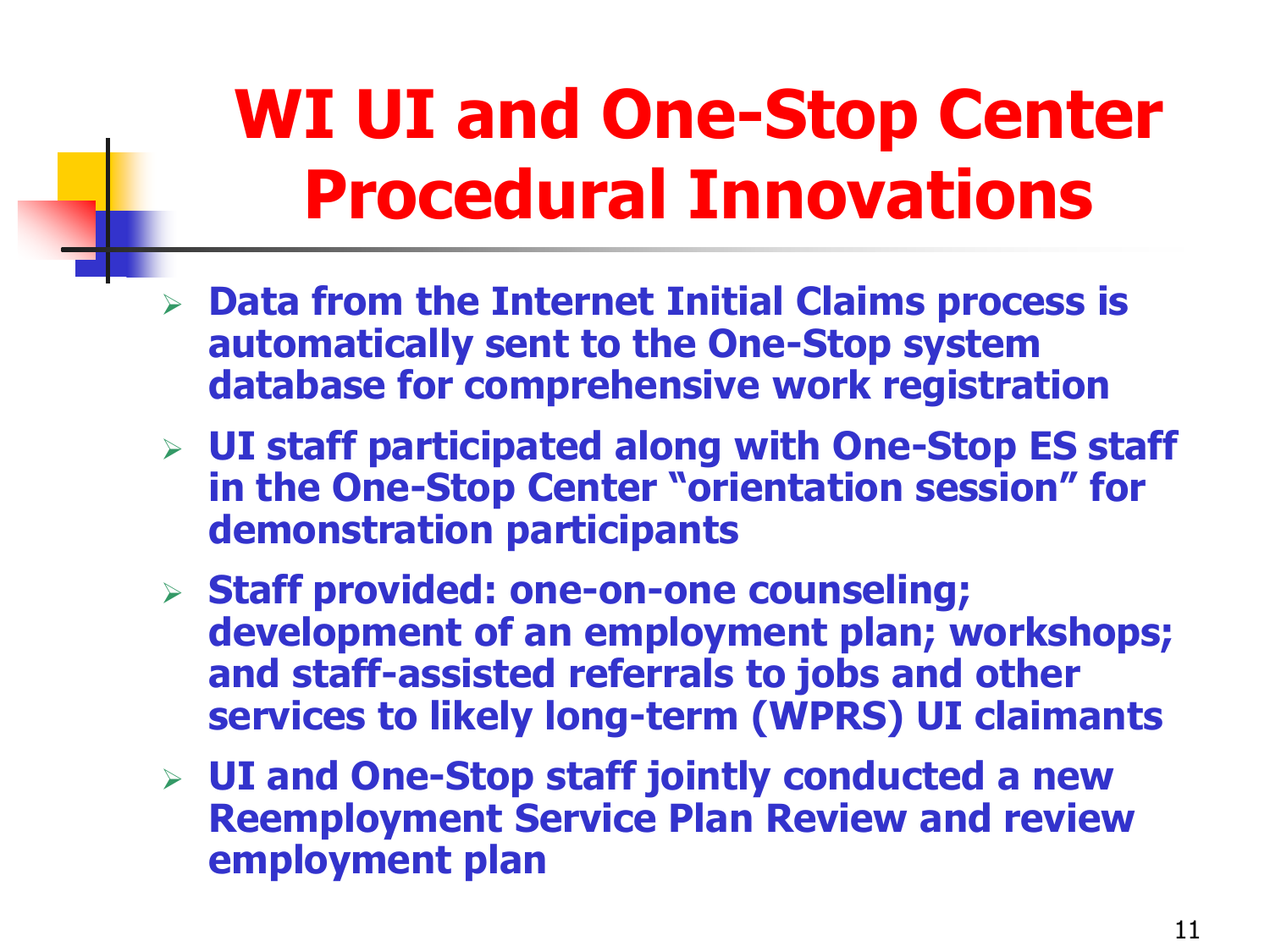## **WI Demonstration Project Study Sites**

#### **Demonstration Sites**

- **Oshkosh Job Center; Oshkosh, Wisconsin**
- **HIRE Center; Milwaukee, Wisconsin**
- **Job Center Northwest; Milwaukee, Wisconsin**

#### **Comparison Sites**

- **Menasha Job Center; Menasha, Wisconsin**
- **Job Center South; Milwaukee, Wisconsin**
- **Teutonia Job Center; Milwaukee, Wisconsin**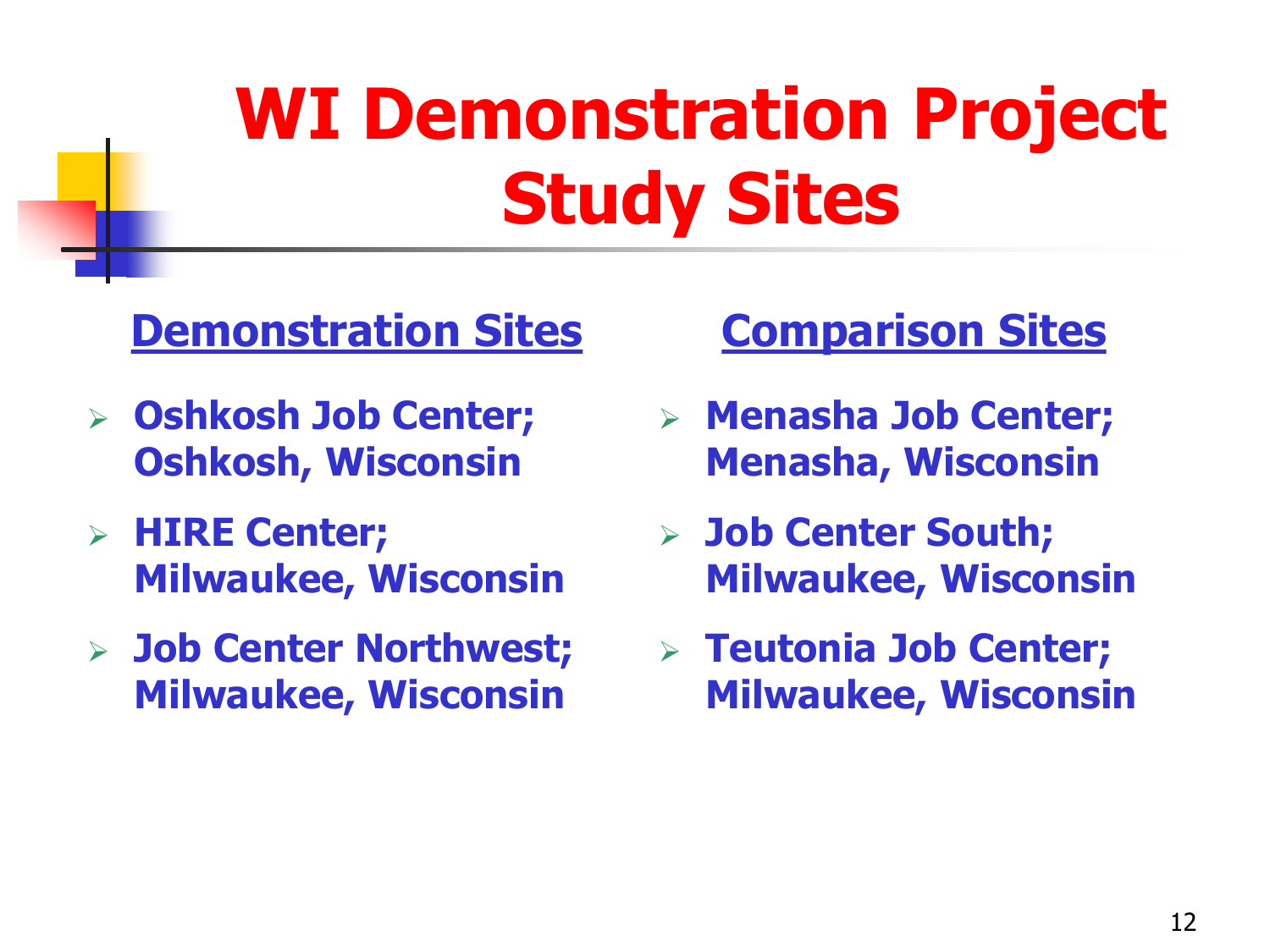### **WI Demonstration Project Service Process**

- **UI staff referred claimants to local One-Stop Centers**
- **One-Stop staff made telephone calls to claimants describing services**
- **All contacted claimants registered for work with expanded information, and received jobfinding services**
- **One-Stop staff assessed claimants in-person for reemployment prospects and needs**
- **Selected claimants received a concentrated and tailored 4-week job search workshop**
- **Claimants received follow-up services**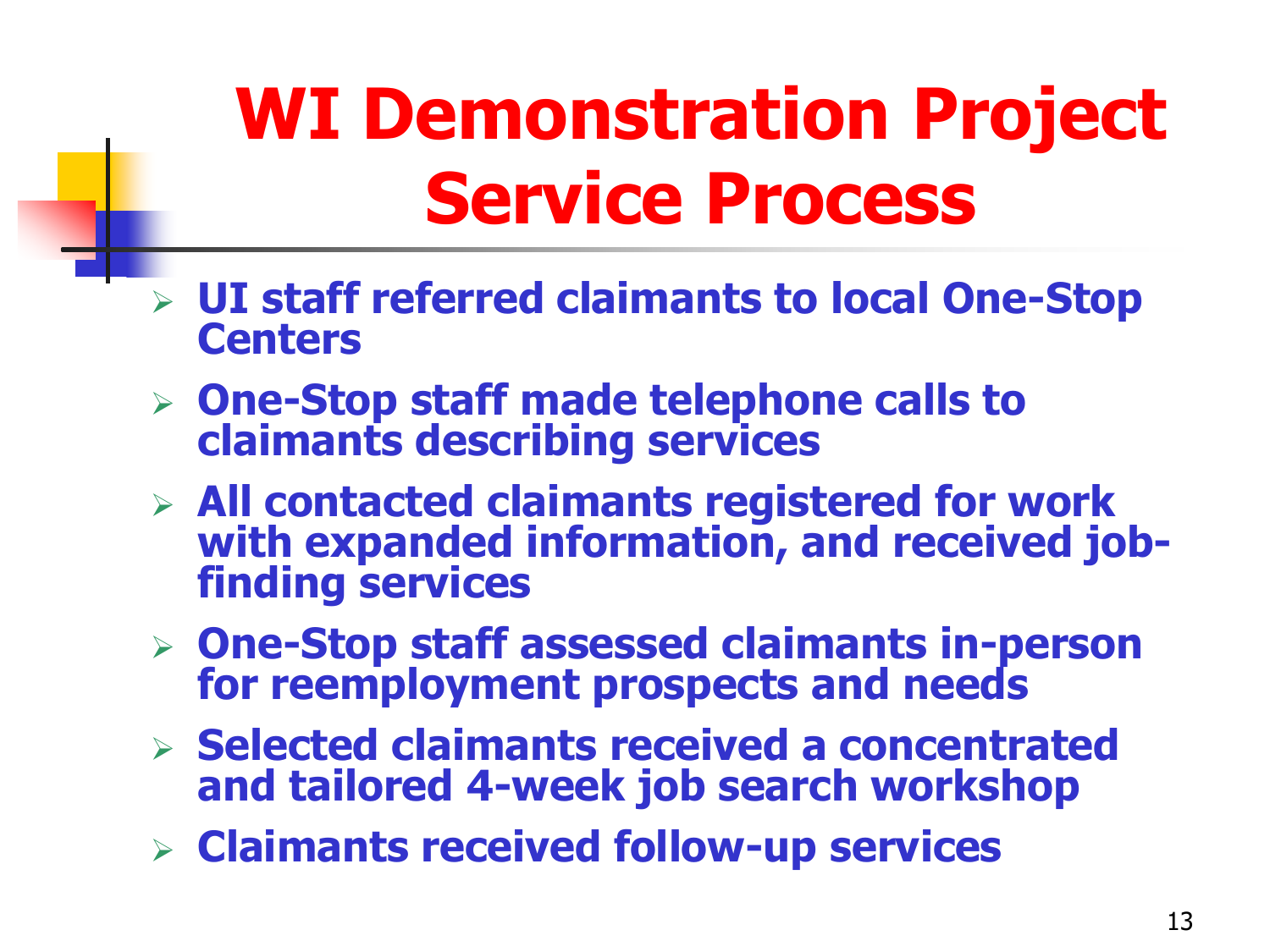### **WI Demonstration Project Claimants**

- **All claimants referred to demonstration sites received staff-assisted reemployment services**
- **All demonstration participants who participated in the reemployment workshops received at least one staffassisted job referral. Such referrals did not happen elsewhere in the state.**
- **Demonstration group included claimants with worker profiling scores ranging from 47% to 100% likelihood of exhausting UI benefits.**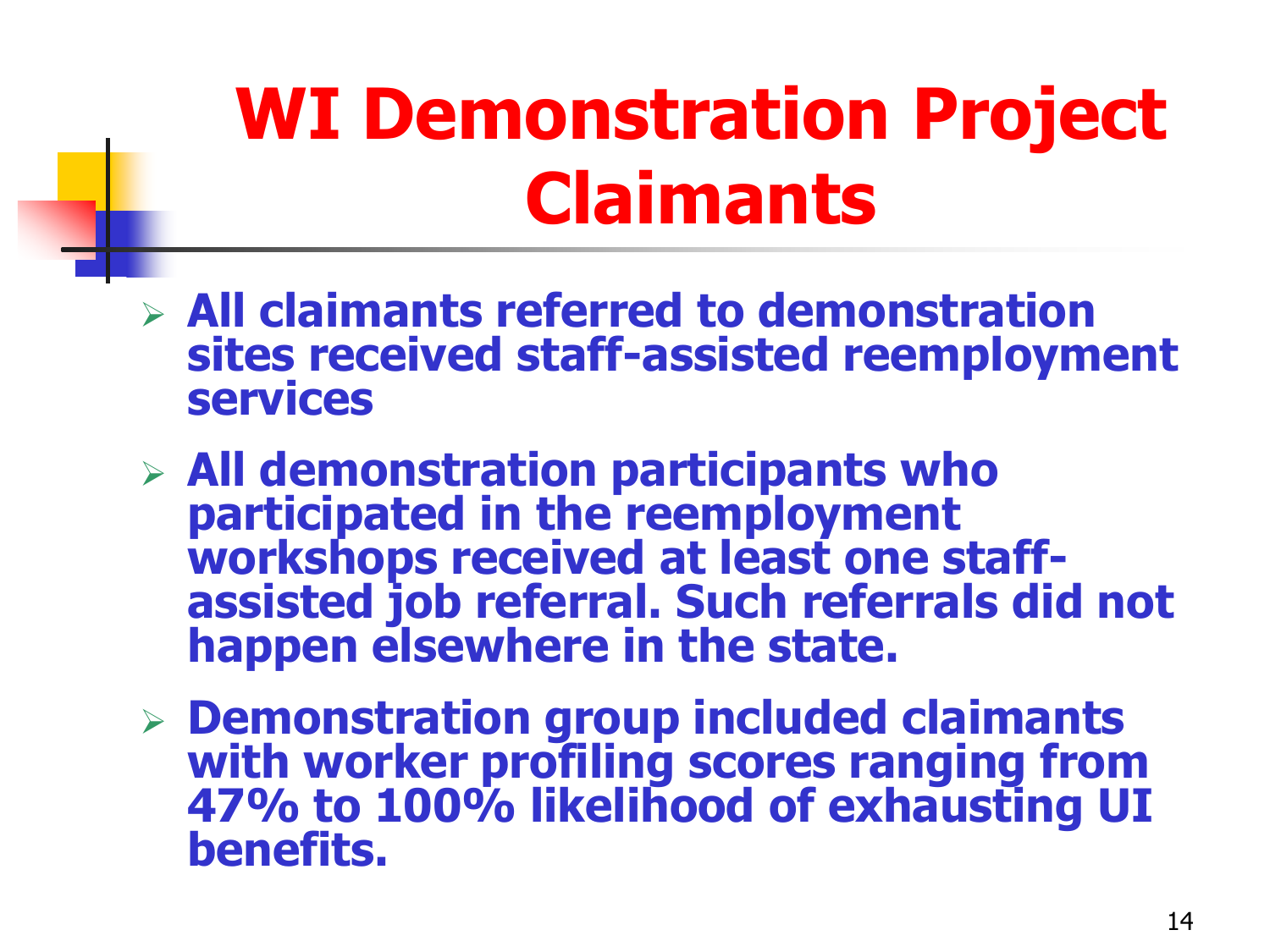### **Policy Implications**

- **UI and One-Stop staff can provide services jointly without disrupting the UI Benefit Center structure.**
- **UI Benefit Call centers are an efficient means of administering claims, however, both Job Center staff and customers need more information about UI, and better access to answers than call centers may provide.**
- **Telephoning claimants to inform them of RES offered several benefits.**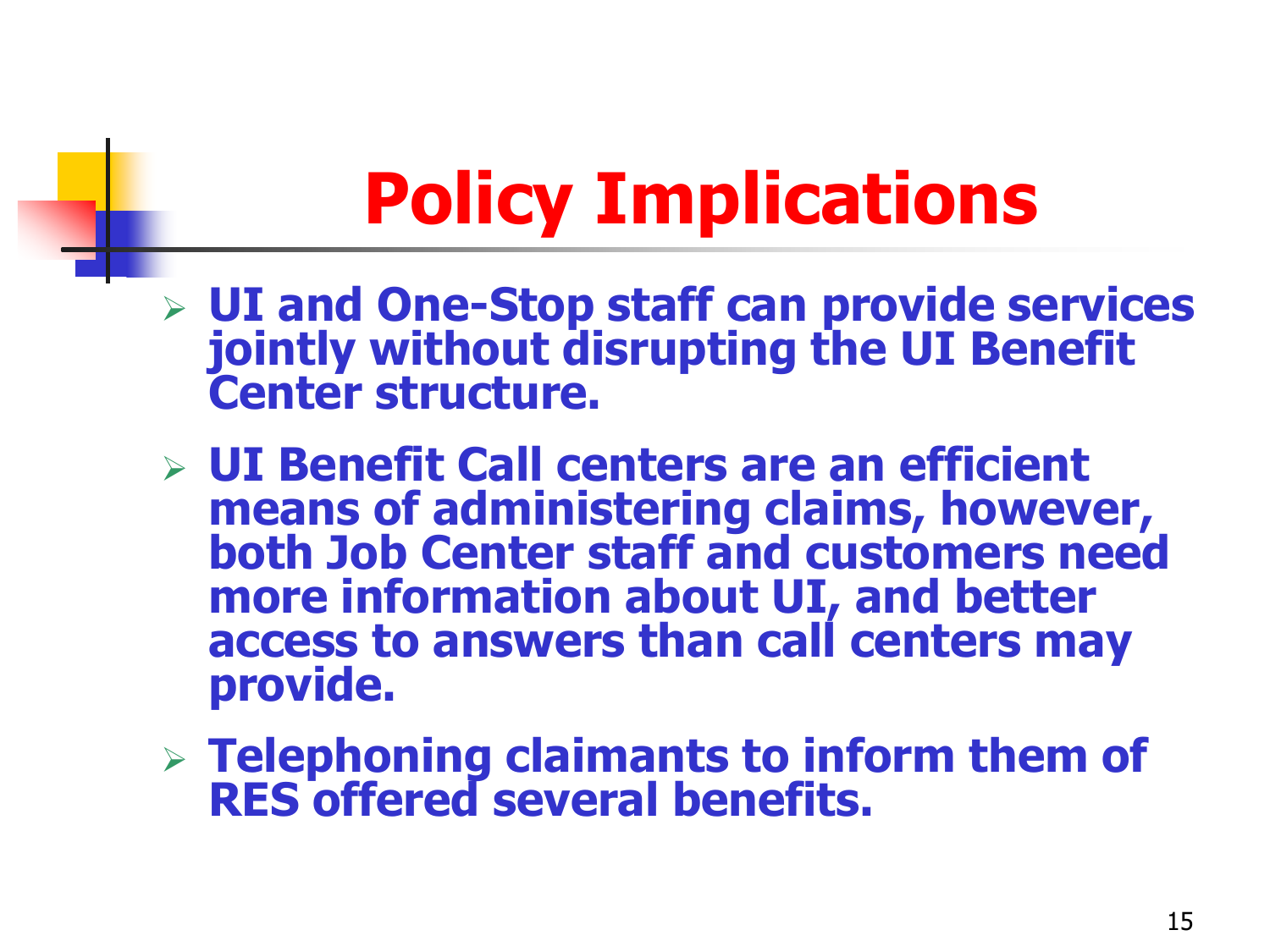### **Policy Implications**

- **The WPRS score reflects the likelihood to exhaust benefits, and may not accurately project a claimant's need for job search assistance.**
- **The Review of Employment Plan (REP) was very useful to the project.**
- **The rewards for increasing collaboration between the Job Service and UI agencies were far richer than originally anticipated**.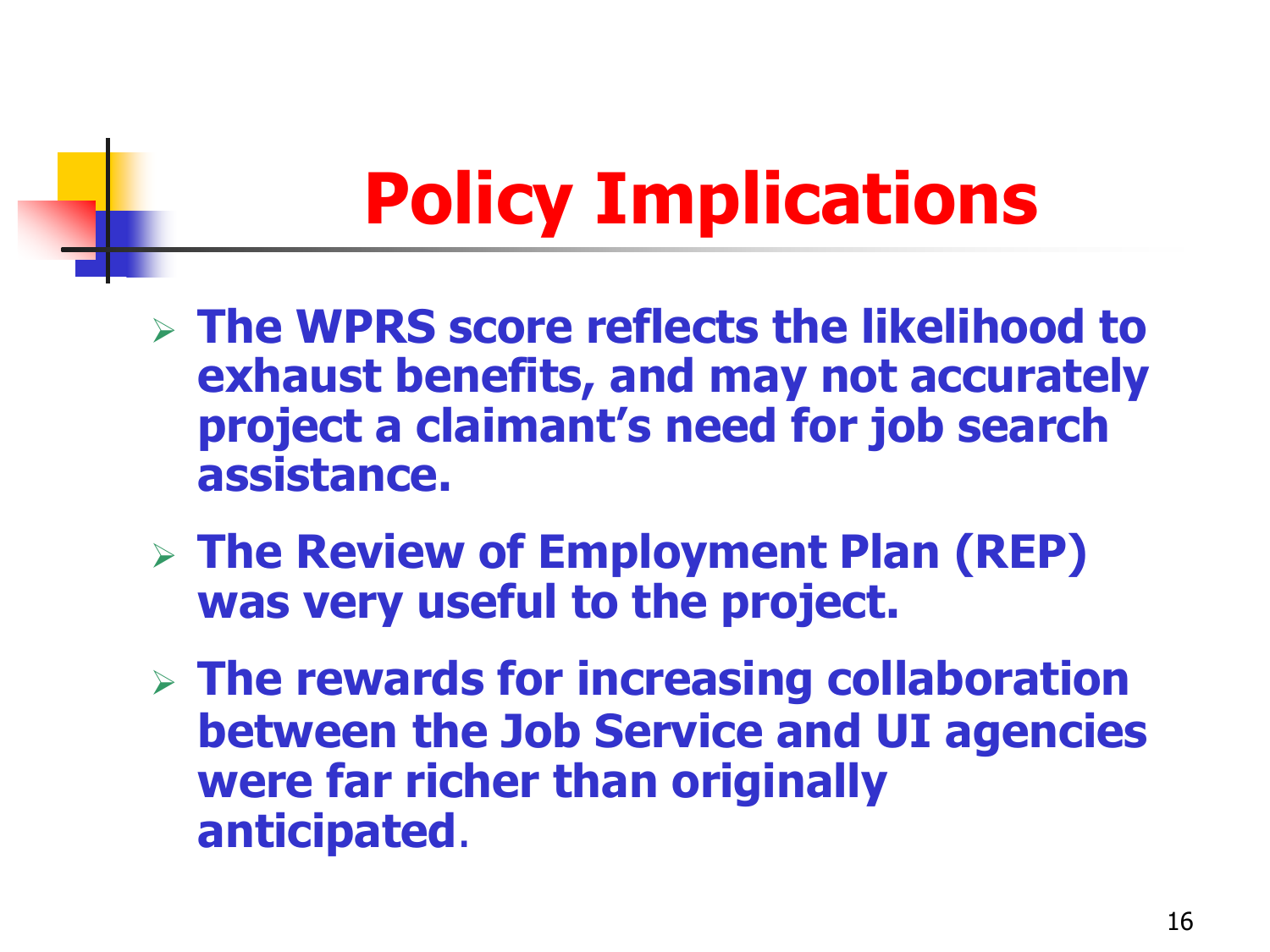### **WI Demonstration Project Evaluation**

- **Process study documented the linkages that developed between UI and Job Service**
- **Outcome study assessed the effectiveness of demonstration in decreasing participants' duration of benefits**
- **Outcome study used matched comparison group from neighboring One-Stop Centers**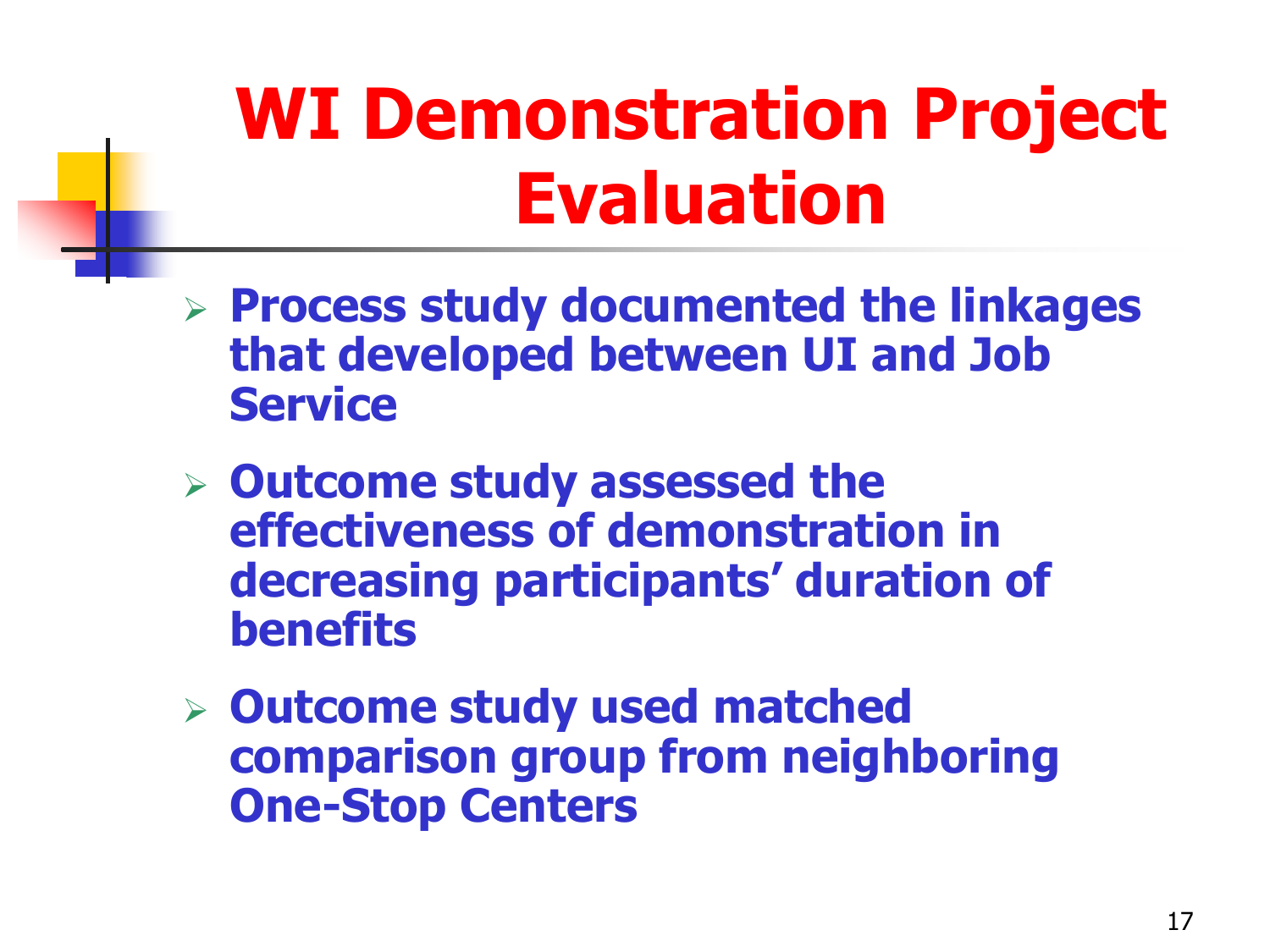### **WI Demonstration Project Claimant Characteristics**

|                           |                  |                              | <b>Milwaukee</b>                      |                    |  |
|---------------------------|------------------|------------------------------|---------------------------------------|--------------------|--|
| <b>Characteristic</b>     | <b>All Sites</b> | Oshkosh<br><b>Job Center</b> | <b>Job Center</b><br><b>Northwest</b> | <b>HIRE Center</b> |  |
| <b>Total Participants</b> | 2,180            | 748                          | 699                                   | 733                |  |
| Group A                   | 25%              | 21%                          | 29%                                   | 24%                |  |
| Group B                   | 29%              | 34%                          | 30%                                   | 25%                |  |
| Gender, Male              | 56%              | 59%                          | 53%                                   | 57%                |  |
| Age mean                  | 40.1             | 41.1                         | 39.0                                  | 40.2               |  |
| Race/Ethnicity*           |                  |                              |                                       |                    |  |
| <b>Black</b>              | 24%              | 2%                           | 68%                                   | 9%                 |  |
| White                     | 68%              | 93%                          | 30%                                   | 80%                |  |
| Other                     | 7%               | 6%                           | 7%                                    | 14%                |  |
| <b>Education</b>          |                  |                              |                                       |                    |  |
| < High School             | 12%              | 9%                           | 11%                                   | 16%                |  |
| <b>High School Grad</b>   | 53%              | 55%                          | 54%                                   | 50%                |  |
| Any College               | 35%              | 36%                          | 35%                                   | 34%                |  |

\* Figures may not total 100% because of rounding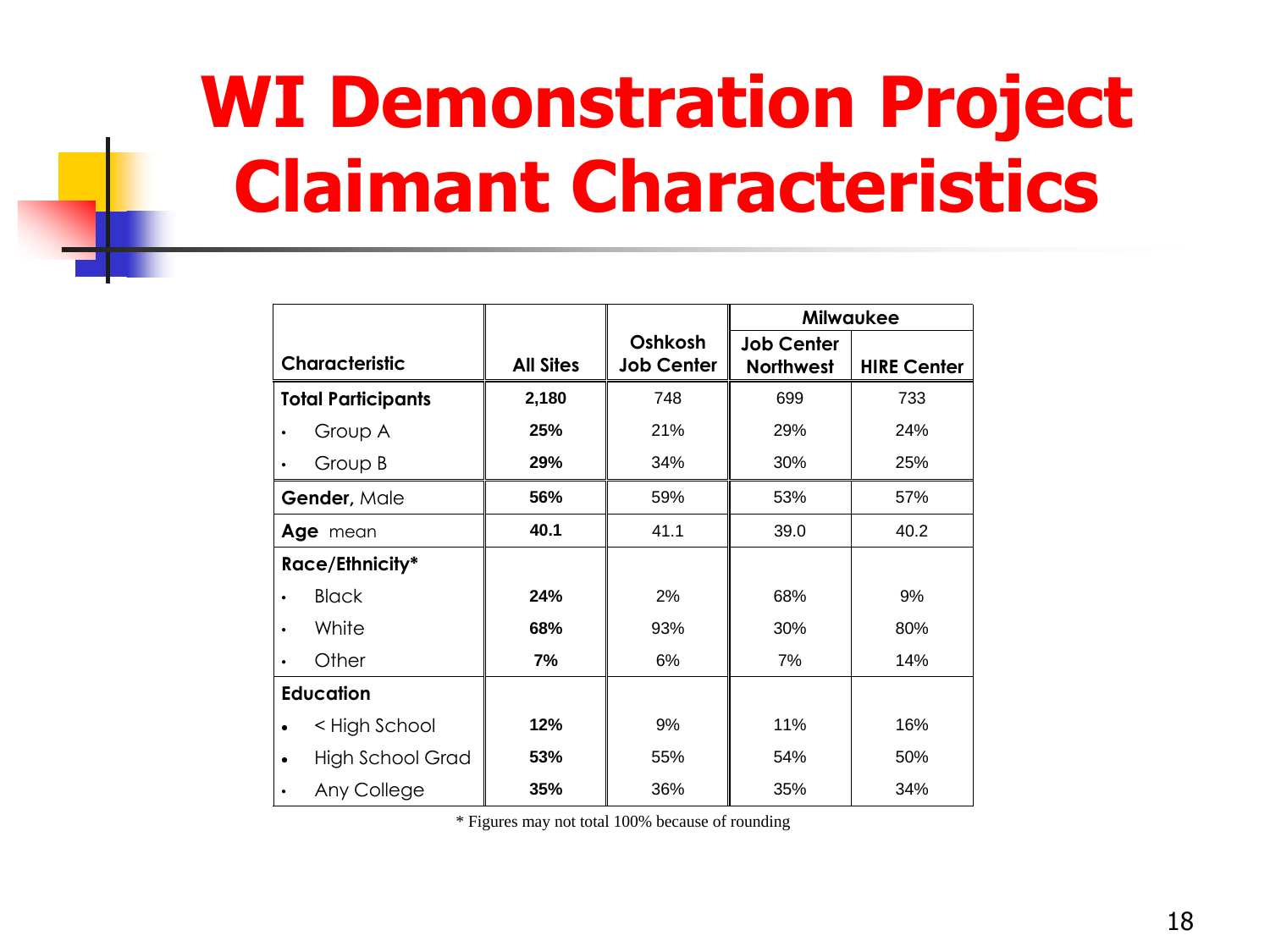### **WI Demonstration Project Outcome Measures**

- **Entered Employment Rate**
- **Average Quarterly Earnings**
- **Average Benefit Duration**
- **Average UI Benefit Amount Drawn**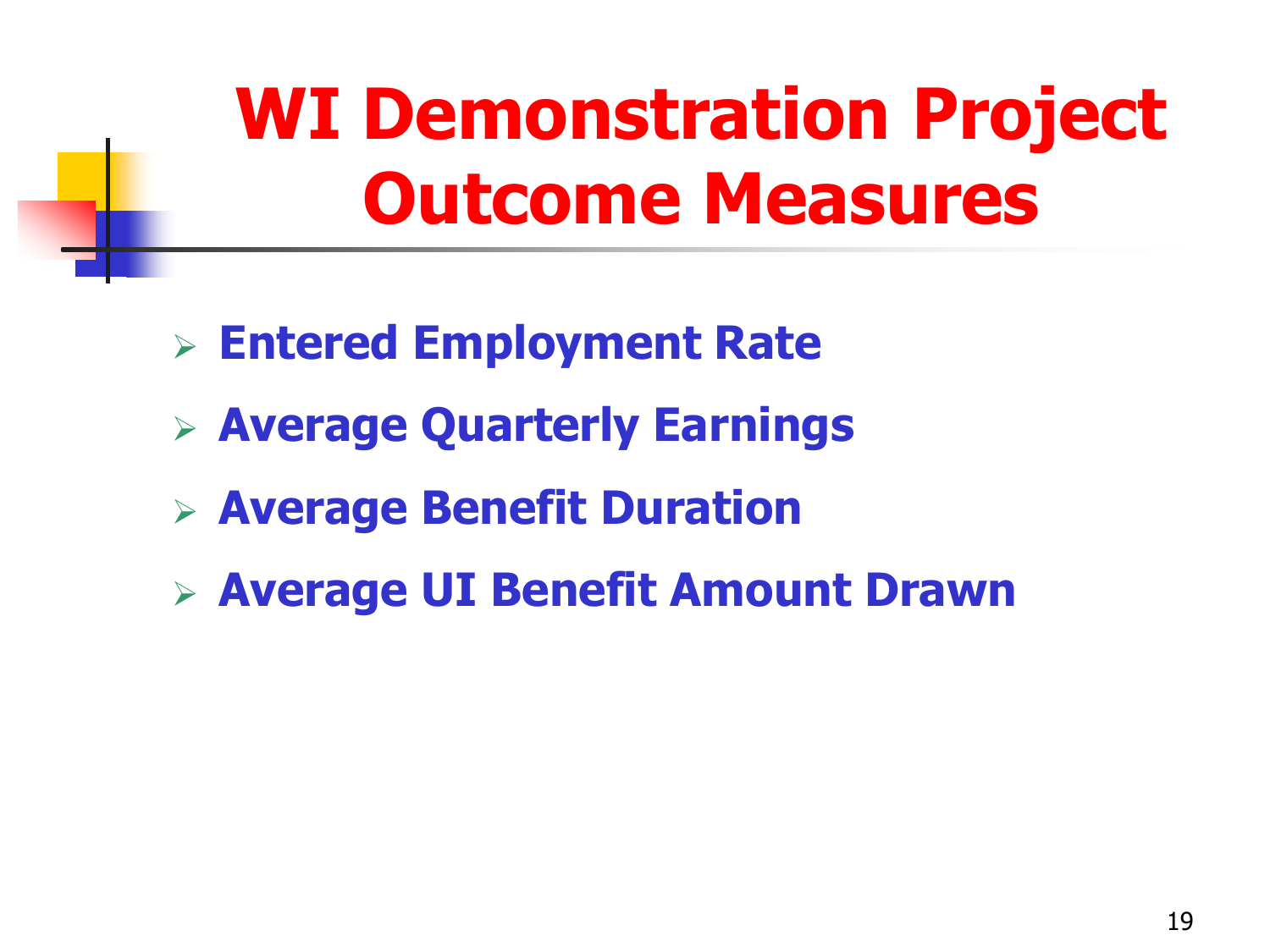## **WI Demonstration Project Impacts**

- **Created matched comparison group using propensity score based on personal characteristics such as employment history and worker profiling score**
- **Three analysis models:** 
	- **All demonstration and comparison group members**
	- **Claimants with WRPS scores of 47% or higher**
	- **Claimants who used reemployment services**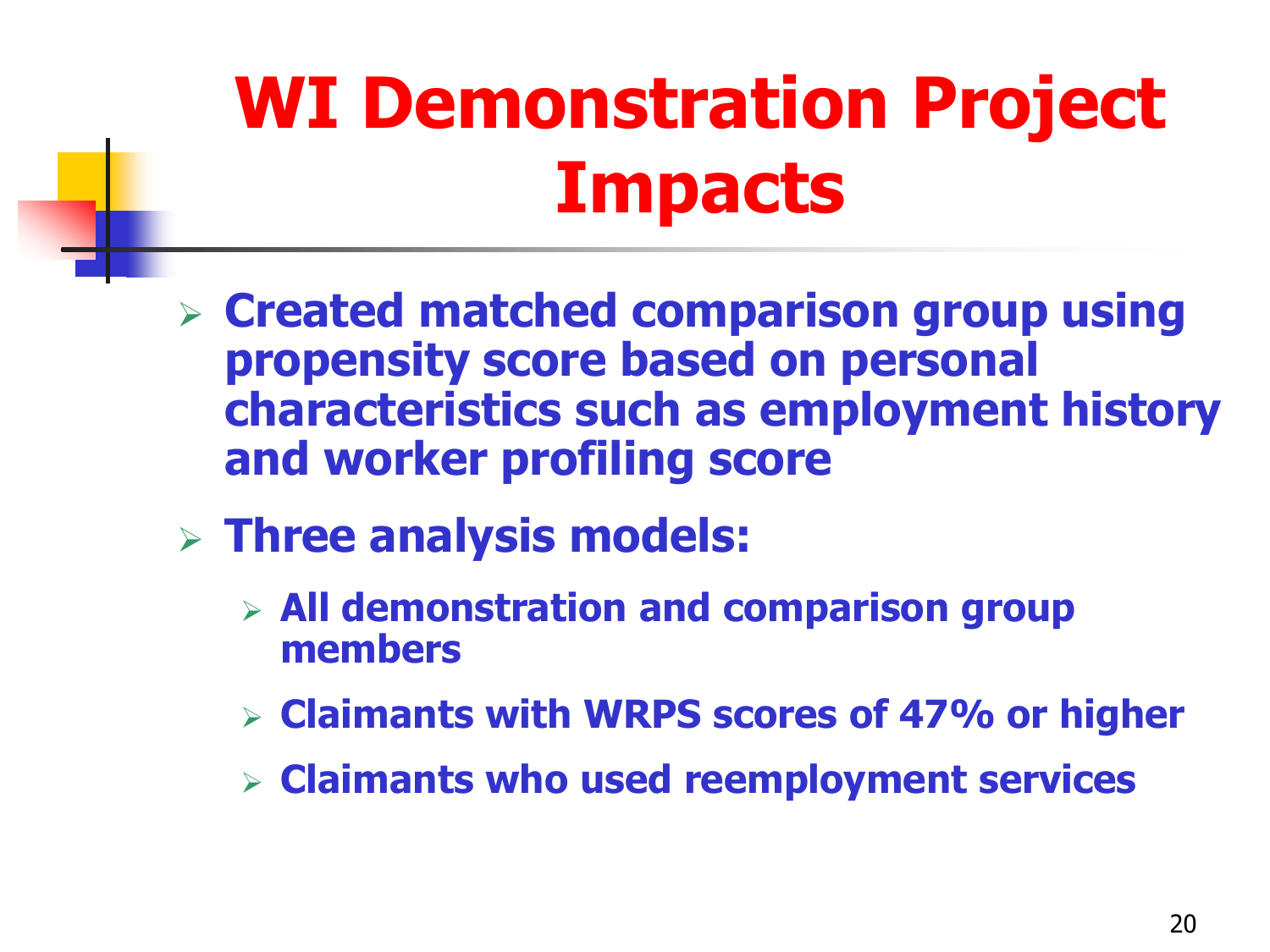# **WI Demonstration Project Impacts**

|                                                           | Model 1<br>All Demo Participants vs.<br><b>Matched Comparison Group</b> |         | Model 2<br>Demo Participants vs.<br><b>Comparisons with WPRS</b><br>Scores of 47% or Higher |         | Model 3<br>Demo Participants vs.<br><b>Comparisons Who Used RES</b> |         |
|-----------------------------------------------------------|-------------------------------------------------------------------------|---------|---------------------------------------------------------------------------------------------|---------|---------------------------------------------------------------------|---------|
| <b>Program Outcomes</b>                                   | Demo                                                                    | Comp    | Demo                                                                                        | Comp    | Demo                                                                | Comp    |
| <b>Sample Size</b>                                        | 2,180                                                                   | 4,193   | 1,824                                                                                       | 3,333   | 1,175                                                               | 1,290   |
| Employed After 1 <sup>st</sup><br>Claim Week <sup>a</sup> | 77.0%                                                                   | 78.0%   | 77%                                                                                         | 77.0%   | 75.0%                                                               | 75.0%   |
| <b>Average Quarterly</b><br><b>Earnings</b> <sup>a</sup>  | $$3.020**$                                                              | \$2,892 | \$3,107                                                                                     | \$2,912 | \$2,370                                                             | \$2,400 |
| Average Benefit<br>Duration (weeks)                       | $14.7*$                                                                 | 15.2    | $14.8**$                                                                                    | 15.7    | 17.8                                                                | 18.4    |
| <b>Average UI Benefits</b><br>Drawn b                     | \$3,638*                                                                | \$3,785 | \$3,690**                                                                                   | \$3,923 | \$4,588                                                             | \$4,743 |

<sup>a</sup> Employment outcomes through March 2006 \*\*\*.01 significance level

 $b^{\text{B}}$  Benefit drawdown through June 2006  $\cdot$  .05 significance level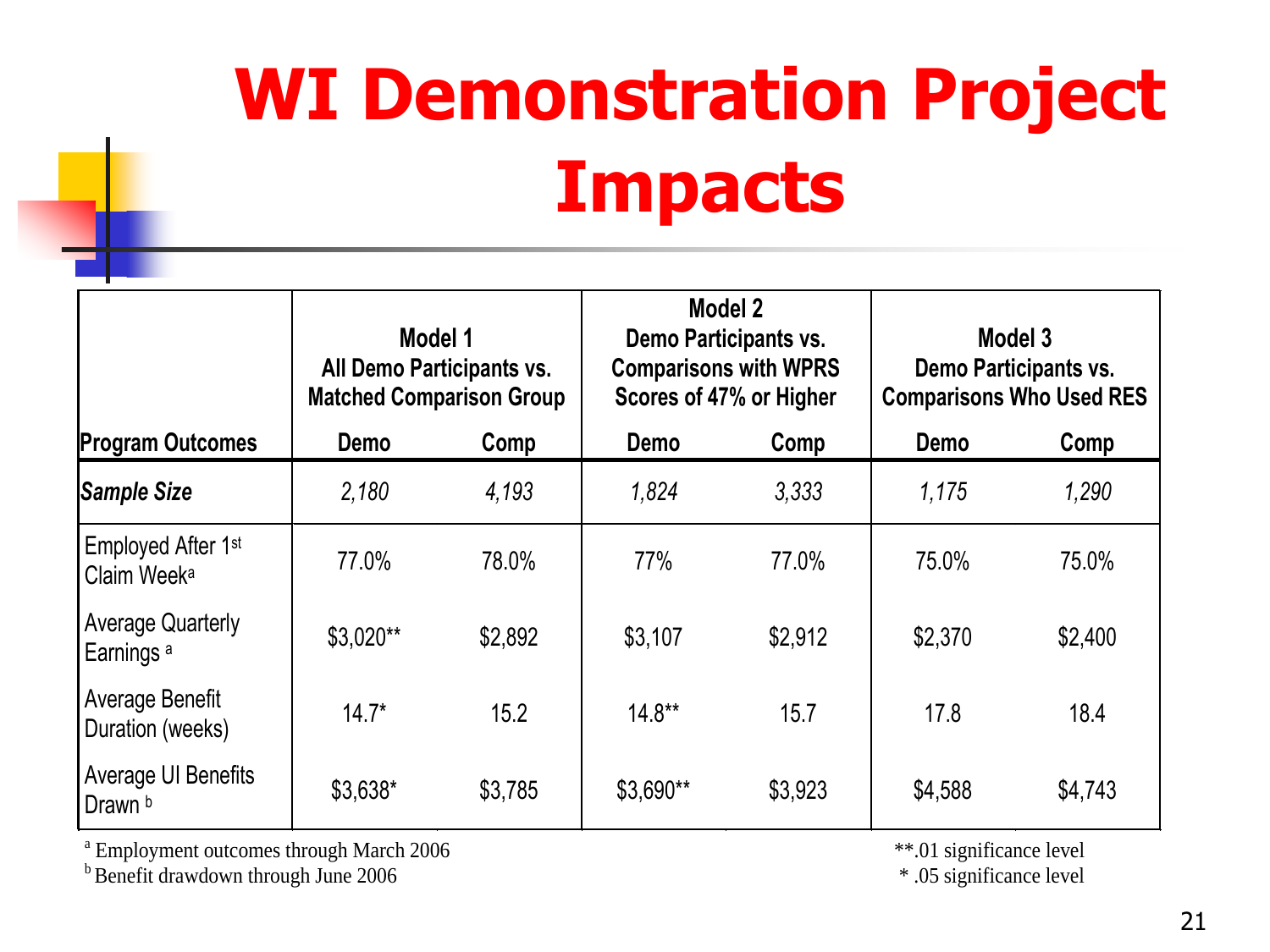# **WI Demonstration Project Impacts**

- **Across all 3 models, demonstration claimants had better outcomes than did comparison group members**
- **Statistically significant differences in outcomes:** 
	- **Average quarterly earnings (Model 1)**
	- **Average UI benefit duration (Models 1 & 2)**
	- **Average UI benefits drawn (Models 1 & 2)**
- **Over a 15 month study period, the three demonstration sites saved the Wisconsin UI trust fund \$385,000**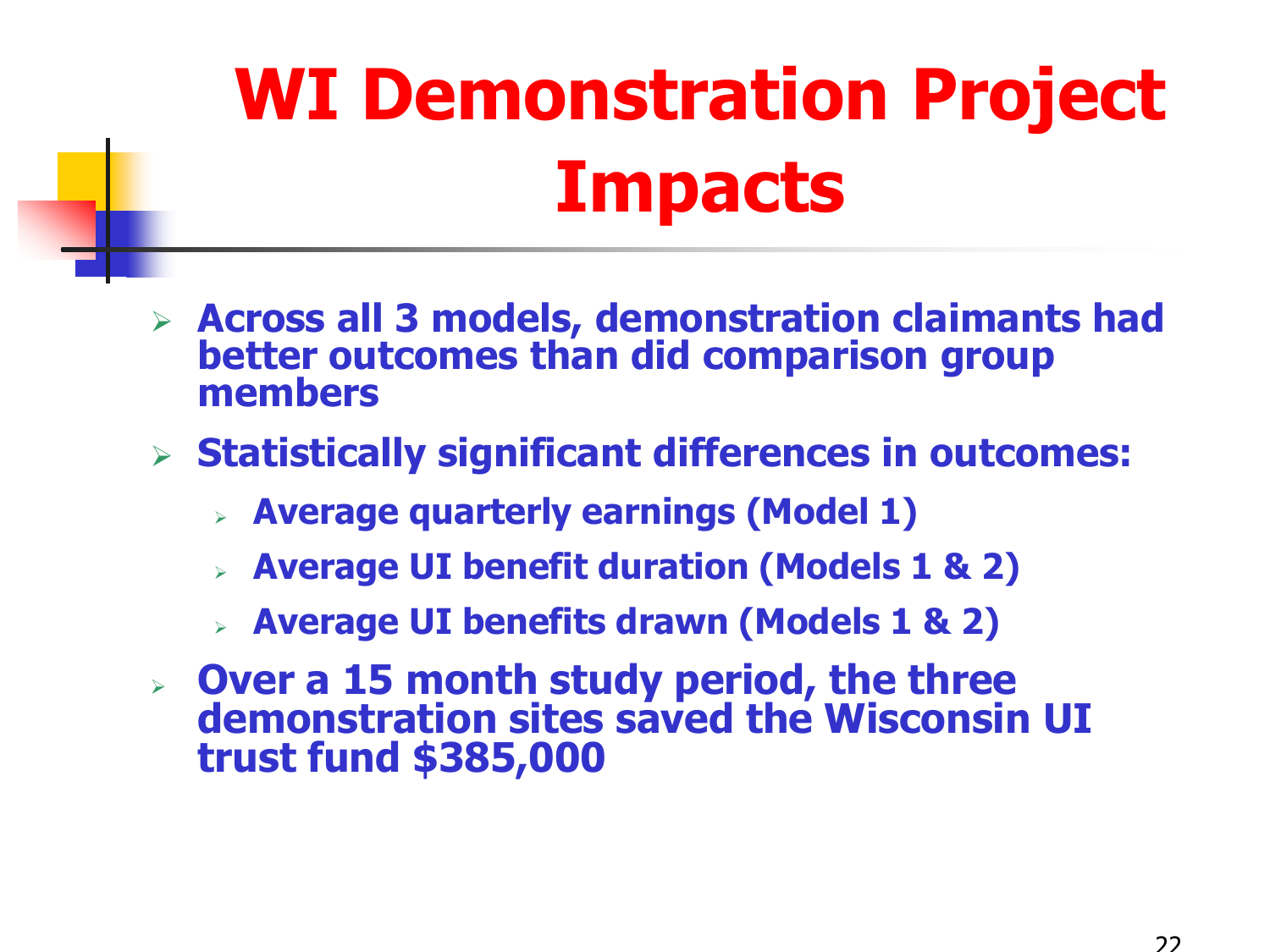### **Influence of Demonstration Services on Outcomes**

- **Services included: initial assessment, selfservice/information, job search services, workshops, job referral, one-on-one services, employment plan review, and follow-up services.**
- **Many relationships between services and outcomes were negative because demonstration participants were more likely to use services.**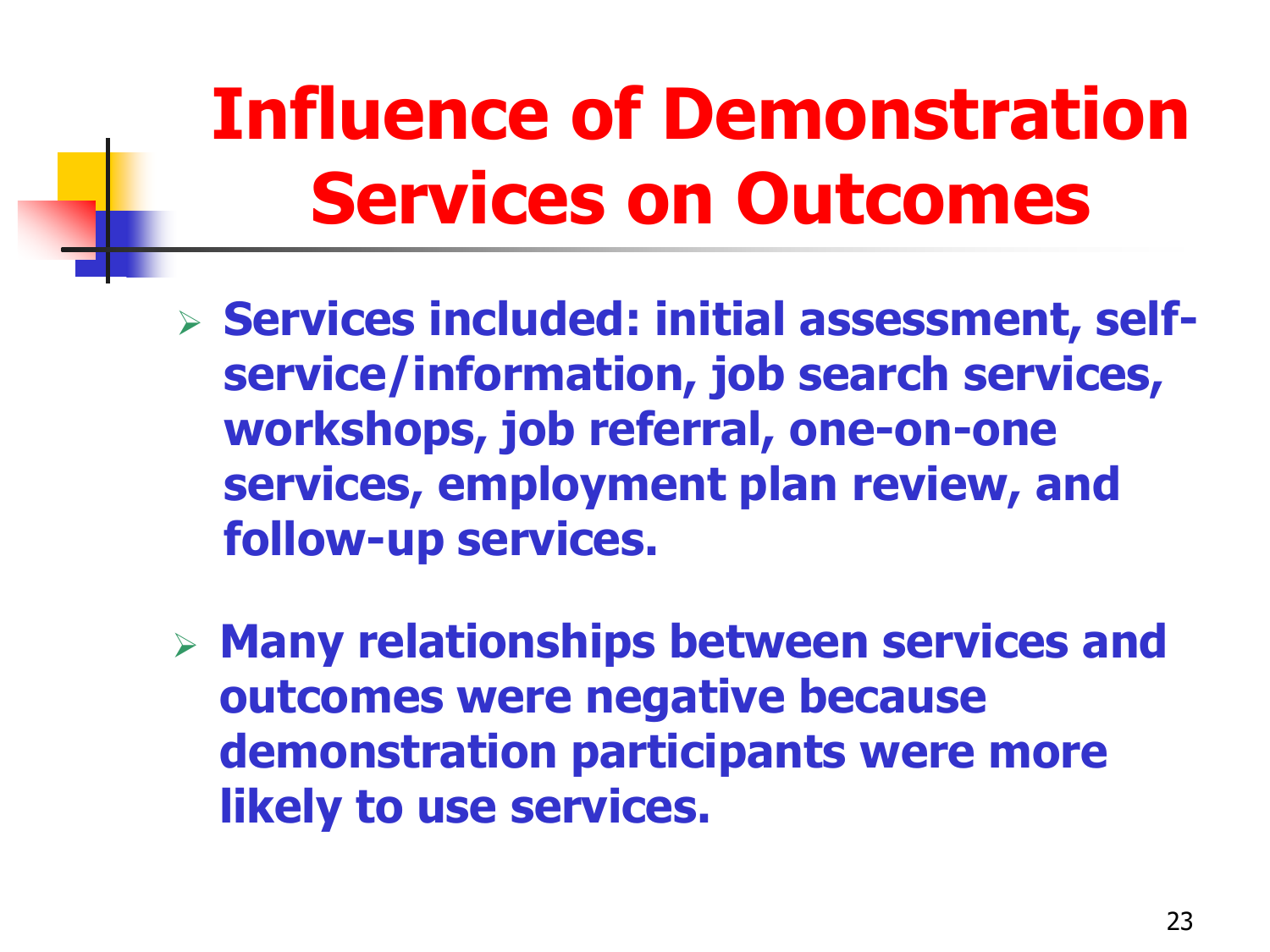### **Influence of Demonstration Services on Outcomes**

**Significant Positive Correlations Between Services and Outcomes** 

|                                              | Model 1<br><b>All Sample</b> |         | Model 2<br>WPRS 47% or higher |          | Model 3<br><b>Used RES Services</b> |         |
|----------------------------------------------|------------------------------|---------|-------------------------------|----------|-------------------------------------|---------|
| <b>Service</b>                               | Demo                         | Comp    | Demo                          | Comp     | Demo                                | Comp    |
| # Participants                               | 2,180                        | 4,193   | 1,824                         | 3,333    | 1,175                               | 1,290   |
| <b>Entered Employment</b>                    | 77.0%                        | 78.0%   | 77.0%                         | 77.0%    | 75.0%                               | 75.0%   |
| Job Referral (once)                          | $.04*$                       | .03     | $.05*$                        | .02      | $.07*$                              | .00.    |
| One-on-One Services<br>(once)                | $.05*$                       | .02     | $.06*$                        | .02      | $.09***$                            | .04     |
| Follow-Up Services (once)                    | $.06***$                     | $-03$   | $.07***$                      |          | $.10***$                            |         |
| <b>Average Benefit Duration (wks)</b>        | 14.7                         | 15.2    | 14.8                          | 15.7     | 17.8                                | 18.4    |
| Initial Assessment (once)                    | $.25***$                     | $.09**$ | $.26**$                       | $.09***$ | $-08**$                             | $.06*$  |
| One-on-One Services (once)                   | .03                          | .01     | .03                           | .02      | $-14**$                             | .00.    |
| <b>Average Quarterly Earnings</b>            | \$3,020                      | \$2,892 | \$3,107                       | \$2,912  | \$2,370                             | \$2,400 |
| Job Referral<br>(once)                       | .01                          | $-0.00$ | .01                           | $-00 -$  | $.07***$                            | $-0.00$ |
| <b>WIA Supportive Services</b><br>(multiple) | .04                          | .00.    | $.05*$                        | .00.     | .05                                 | .03     |
| Follow-Up Services (once)                    | .01                          | $-.01$  | .02                           |          | $.09***$                            |         |

\*\* Difference is statistically significant at the .01 level

\* Difference is statistically significant at the .05 level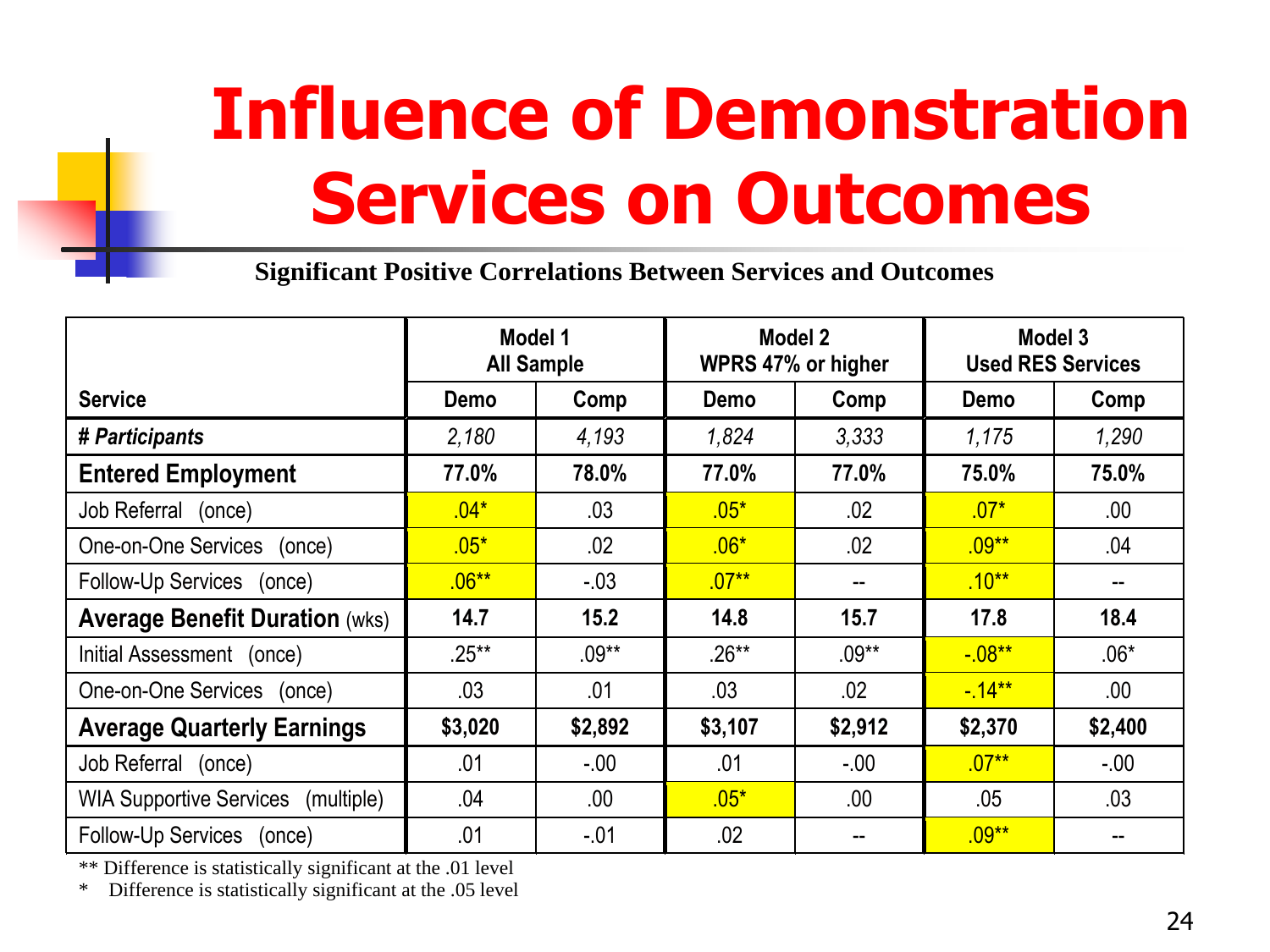**Strengthening the Connections Between UI and the One-Stop Delivery System Demonstration Project in Wisconsin** 

Questions?